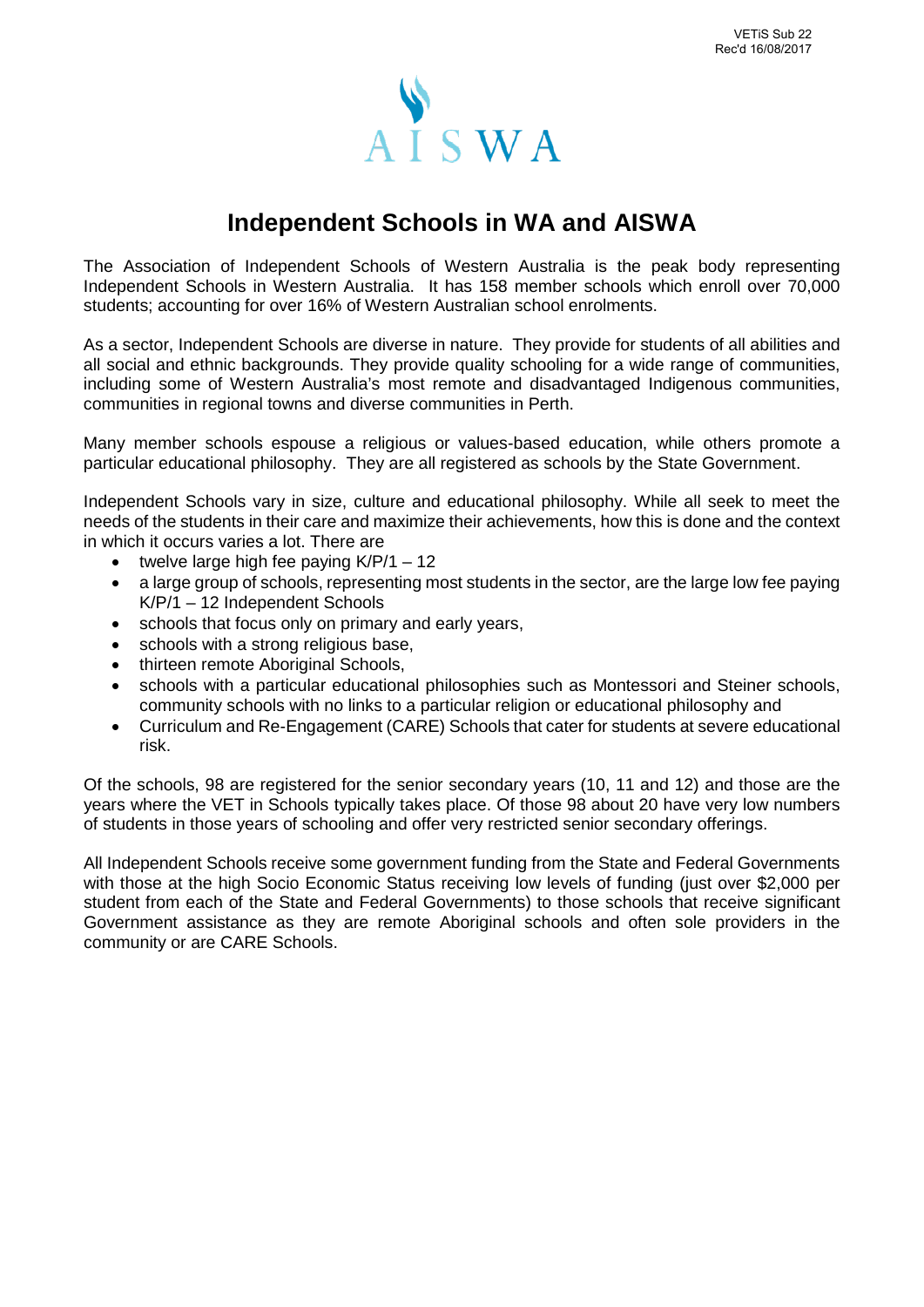The Education and Health Standing Committee terms of reference:

## **1. How well the program is meeting the needs of schools, student and industry:**

VET for Secondary Students is meeting needs of schools in many ways. The main areas it meets the needs for schools is by providing a vocational option for students whilst they remain at school until the end of year 12. Many students are not concerned with achieving an ATAR and following a University pathway. Therefore, they a certainly benefiting by having the option of participating in a VET qualification whilst staying at school. The other benefit to these students is that they stay at school with their peers and can continue in core subjects such as Mathematics and English which will enhance their literacy and numeracy skills and strengthen their employment options in the future.

Another way that VET in schools meets the needs of the schools is by providing an option for students that are otherwise disengaged with school classes. There is the opportunity for students to attend an external training provider once or twice a week. Often these students thrive in a different environment where they are treated more like adult learners. Also the option for workplace learning as either part of a VET program or standalone school program provides a great opportunity for these students to get take time out of the classroom and participate in practical learning.

The VET for Secondary Schools program is a fantastic breeding ground for industry. Not only does it serve the purpose of getting young people interested and experience in a profession it also serves to allow students the opportunity to find out what industries they do not like, before they take the leap into employment. This can only help industry by attracting the most suitable candidates into appropriate jobs.

An interesting discussion between industry and schools is the mass participation of school students in certain VET qualifications. The Certificate II in Business is by far the most popular VET qualification at schools. Industry sees this as saturation of students participating in a qualification at a level that does not provide an employment outcome. However, the counter argument to that is the Certificate II in Business provides some key base skills that transfer across many industries. The units of competency include basic computer word processing skills, using spreadsheets, communicating in the workplace and occupational health and safety – amongst many others.

Another point of contention is secondary school students participating Certificate IV's. In many AISWA schools the Certificate IV is utilised as a pathway into University. This is an attractive option for schools and students who may not achieve an ATAR required for University entrance. However, Industry is concerned with a secondary school student completing a Certificate IV and wanting to enter the workforce without any relevant work experience.

Completing a VET qualification has assisted many students to achieve their WACE, but the WACE requirements for Non-ATAR students have also made it more demanding for schools to access and participate in a VET program.

AISWA has been endeavoring to reach out to industry training councils and relevant industry bodies to provide a support network to schools and their teachers. The main platform for this has been the VET Coordinator Network Meetings which are held once a term. These meetings are organised by the AISWA VET Consultant in collaboration with the VET Consultant from Catholic Education WA.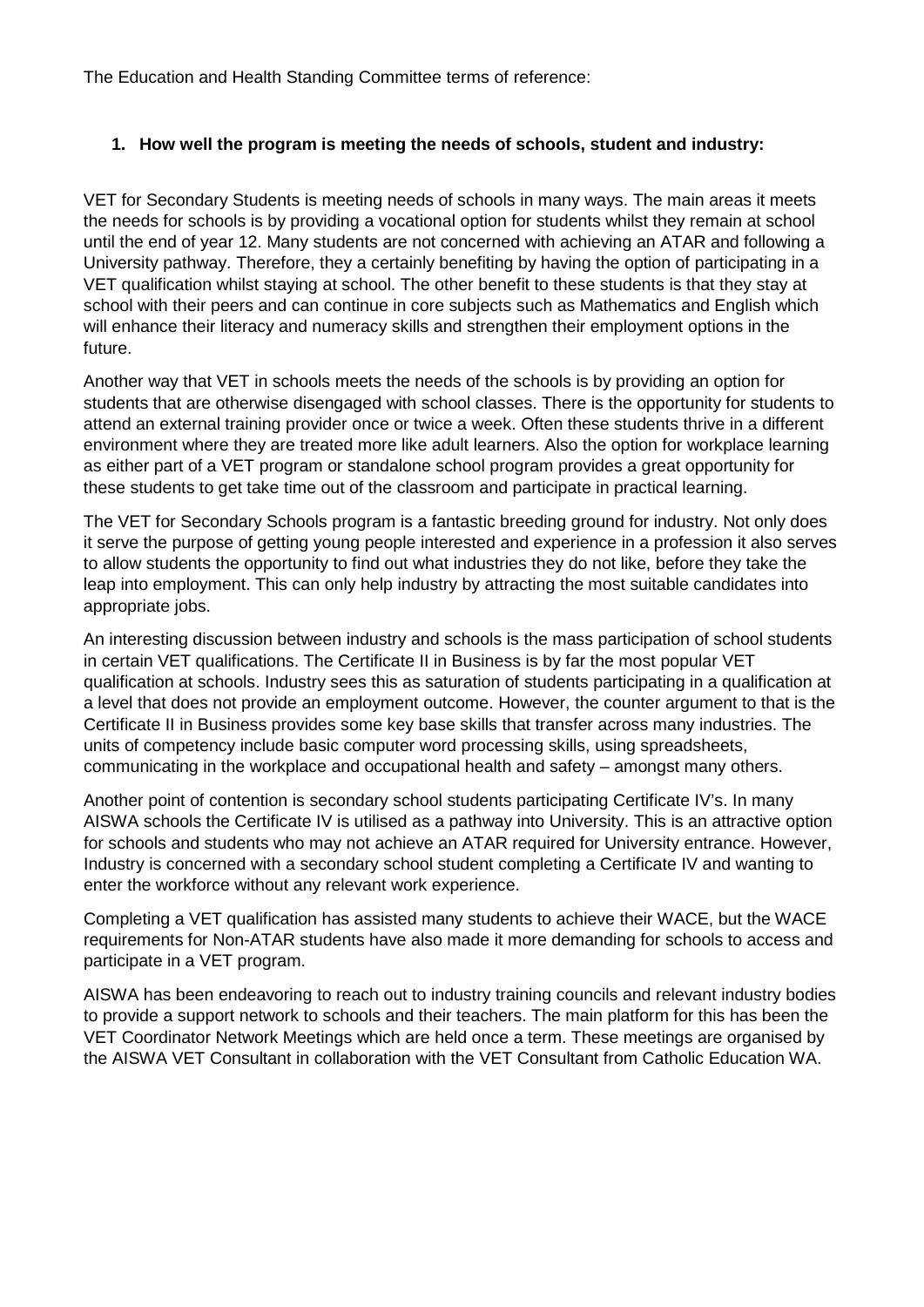## **2. Challenges for regional and remote areas:**

The regional and remote areas find numerous challenges with running a VET in schools program. Notably the distance from a training provider is usually the most significant challenge to overcome.

However, schools can still partner with an RTO to deliver at their schools. Then the challenge becomes finding a qualified teacher.

In remote areas in particular, we have heard that schools will often train a teacher up to deliver a VET qualification at their school and then the teacher will leave the regional school to return to the city. Therefore, they have to find more money to train up a new teacher.

Online learning is an obvious option for remote and regional schools, however there are limited options online and they are much more expensive than other delivery options.

AISWA has a small representation of regional and remote schools that participate in a VET program. Many of our remote schools struggle to keep students on past year 10 and those who choose to complete Senior Secondary school will often leave their community and head to a metro school.

#### **3. Registration and ongoing monitoring of training organisations:**

The biggest number of VET enrolments is via an auspicing partnership arrangement between a school and an RTO.

These relationships can be quite challenging as it takes time for RTO's to truly understand school standards and requirements and likewise schools not truly understanding the standards that RTO's must maintain. Some schools have been auspicing for many years now and have acquired a lot of knowledge of the VET sector. Also, many schools have employed people who have worked in the VET sector, including AISWA who has a VET Consultant to support schools in areas unfamiliar to them.

The constant change of RTO standards and qualifications being updated proves to be a major interruption to VET in Schools programs.

AISWA has a small representation of RTO schools, with only four. Three of those are CARE schools that cater to disengaged students and an Aboriginal Independent Community School where achieving a WACE is not always the focus. VET qualifications in particular help these schools to engage their cohort.

In the past 2 years, several AISWA schools have been significantly affected by RTO's who have breached compliance and failed to meet RTO standards. This caused a severe disruption to the schools that partnered with these non-compliant providers and put students at risk of not completing their qualification and therefore at risk of not achieving a WACE.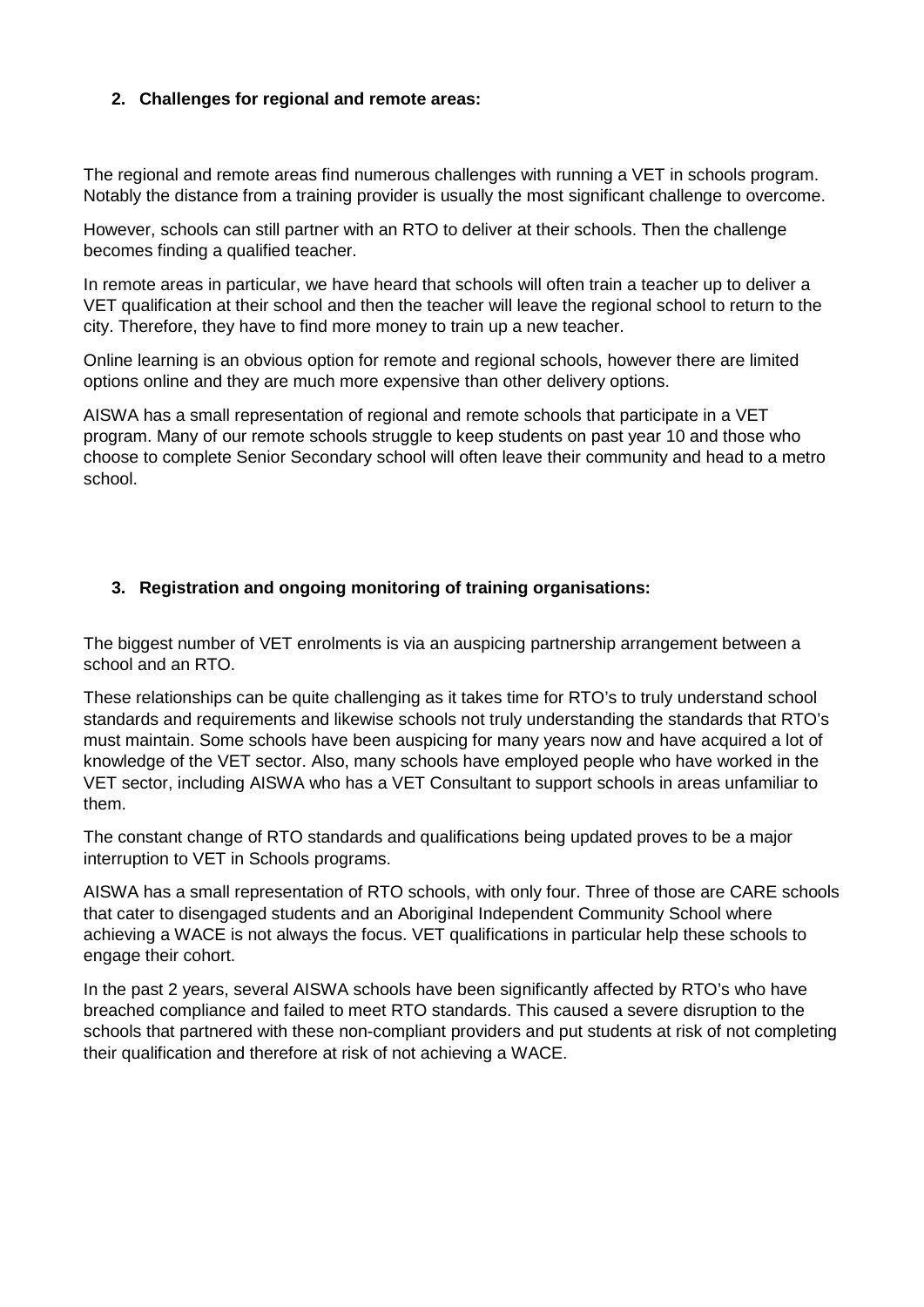## **4. Resourcing of the program:**

The major challenges with resourcing a VET program are aligned to the auspicing model. This requires teachers to deliver on behalf of an RTO. Therefore, there are significant costs in getting a teacher trained up and then for that teacher to maintain industry currency.

If a school delivers a qualification under an auspicing arrangement they are also required to have the appropriate physical resources to meet industry standards.

Depending on the qualification they are delivering some can be quite demanding with resource requirements (trade areas, hospitality) and others not so much (business, IT, Sport & Rec).

There is limited funding available to schools, particularly in the Independent and Catholic sectors.

The Department of Training and Workforce Development provides funding to AISWA schools for the support of the delivery of Vocational Education and Training in schools (VETiS).

AISWA aims for a student centred approach to distribute the main proportion of funding to support the ever increasing costs of participating in a VET qualification. The feedback from schools in recent times is the cost of students attending a face-to-face course at an external provider has substantially increased. The cost of auspicing amongst the growing list of private providers has also increased. Whilst there is a cap on school students attending a State Training Provider to complete a qualification, there are added resource fees and certain industry areas that are not covered by any profile funding.

As a result, AISWA aims to distribute the majority of funding from this agreement to contribute to student costs.

You can see here the amount that schools spend in comparison to what AISWA is able to provide schools from the DTWD funding pool:

| All AISWA Schools VET expenditure = | \$1,370,224  |
|-------------------------------------|--------------|
| Total AISWA School Grants amount =  | \$538,818.00 |

Breakdown of AISWA School Funding applications key data:

| $\bullet$ | Total student fees                     | $=$ \$1,146,010.00 |
|-----------|----------------------------------------|--------------------|
| $\bullet$ | Total consumable costs                 | $= $224,214$       |
| $\bullet$ | <b>Other Student Resources</b>         | $= $9117$          |
| $\bullet$ | <b>Total VET students</b>              | $= 5616$           |
| $\bullet$ | Total auspicing students               | $= 4507$           |
|           | <b>Total Fee for Services students</b> | $= 588$            |
|           | Total Students on funded courses       | $= 531$            |